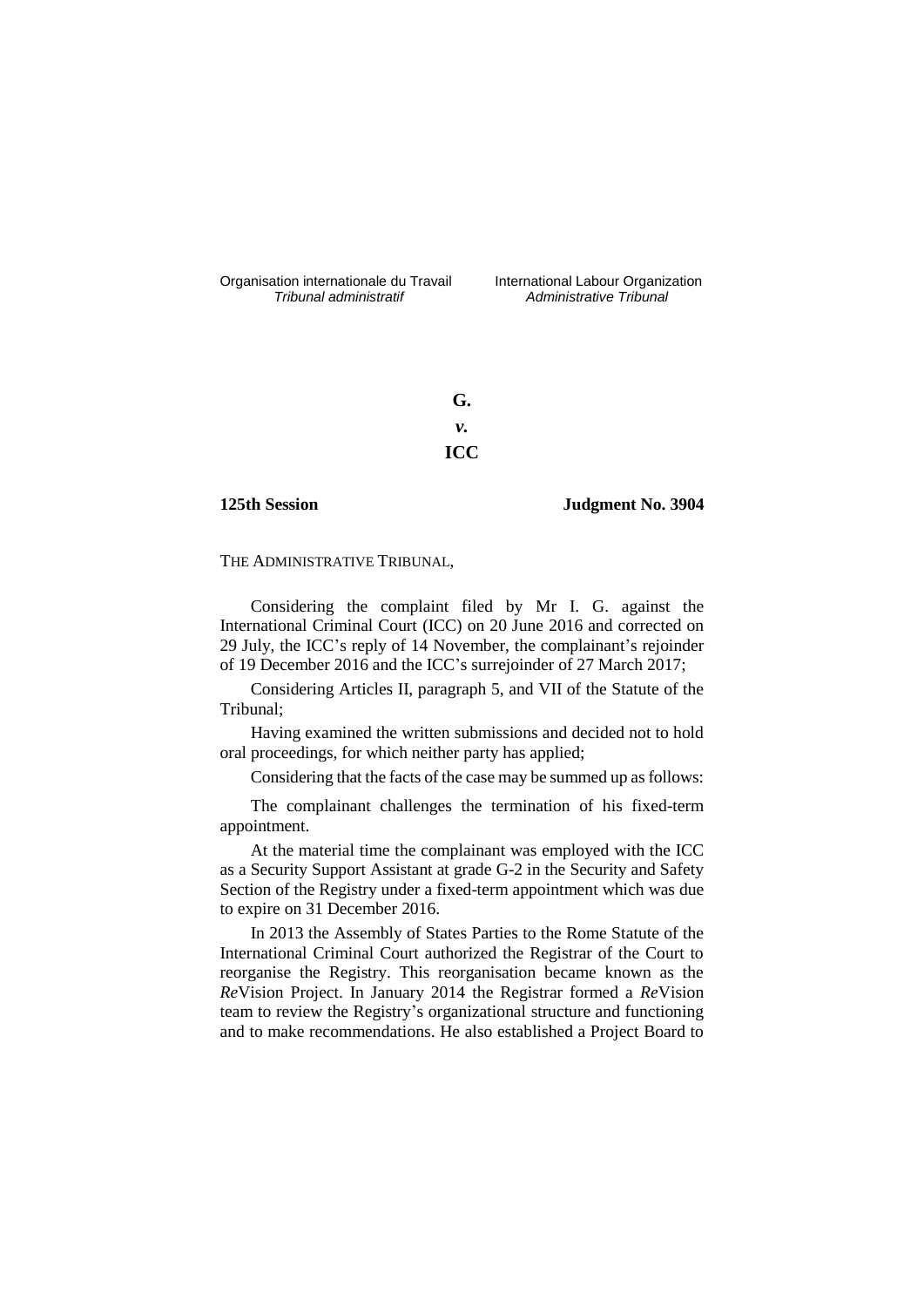oversee the implementation of the *Re*Vision Project. In August 2014 the Registrar issued Information Circular ICC/INF/2014/011 entitled "Principles and Procedures Applicable to Decisions Arising from the *Re*Vision Project" (Principles and Procedures). On 13 June 2015 Information Circular ICC/INF/2014/011 Rev.1 was issued, which revised the Principles and Procedures; the revised version was in force at the material time.

By a letter of 16 June 2015 from the Registrar of the Court the complainant was notified of the decision to abolish his post and he was informed that his fixed-term appointment would terminate as of 14 October 2015. It was explained that the Registry needed a pool of security officers at the G-3 level who could carry out a broader range of functions and who, among other things, would be able to carry a firearm. He was informed that two options were open to him. The first option was to accept an "enhanced agreed separation package", in which case his departure from the ICC would take the form of a separation by mutual agreement with enhanced separation entitlements. Alternatively, he could avail himself of the opportunity to apply as an internal candidate for newly created positions arising as a result of the *Re*Vision Project, in which case his applications would receive priority consideration as provided for in the Principles and Procedures. In addition, a training program had been devised to assist staff members to meet the requirements of the new G-3 level positions. In the event that his applications for the new positions proved unsuccessful, his separation from service would take the form of a termination of contract and he would receive the standard termination indemnity.

The complainant attended the aforementioned training but he did not pass the required firearms test. In an email of 26 August 2015 he was informed by the Chief of the Human Resources Section (HRS) that as he had not passed the required training modules, he did not meet the requirements for the position of Security Officer at the G-3 level and that the deadline for accepting the enhanced agreed separation package had been changed to 28 August.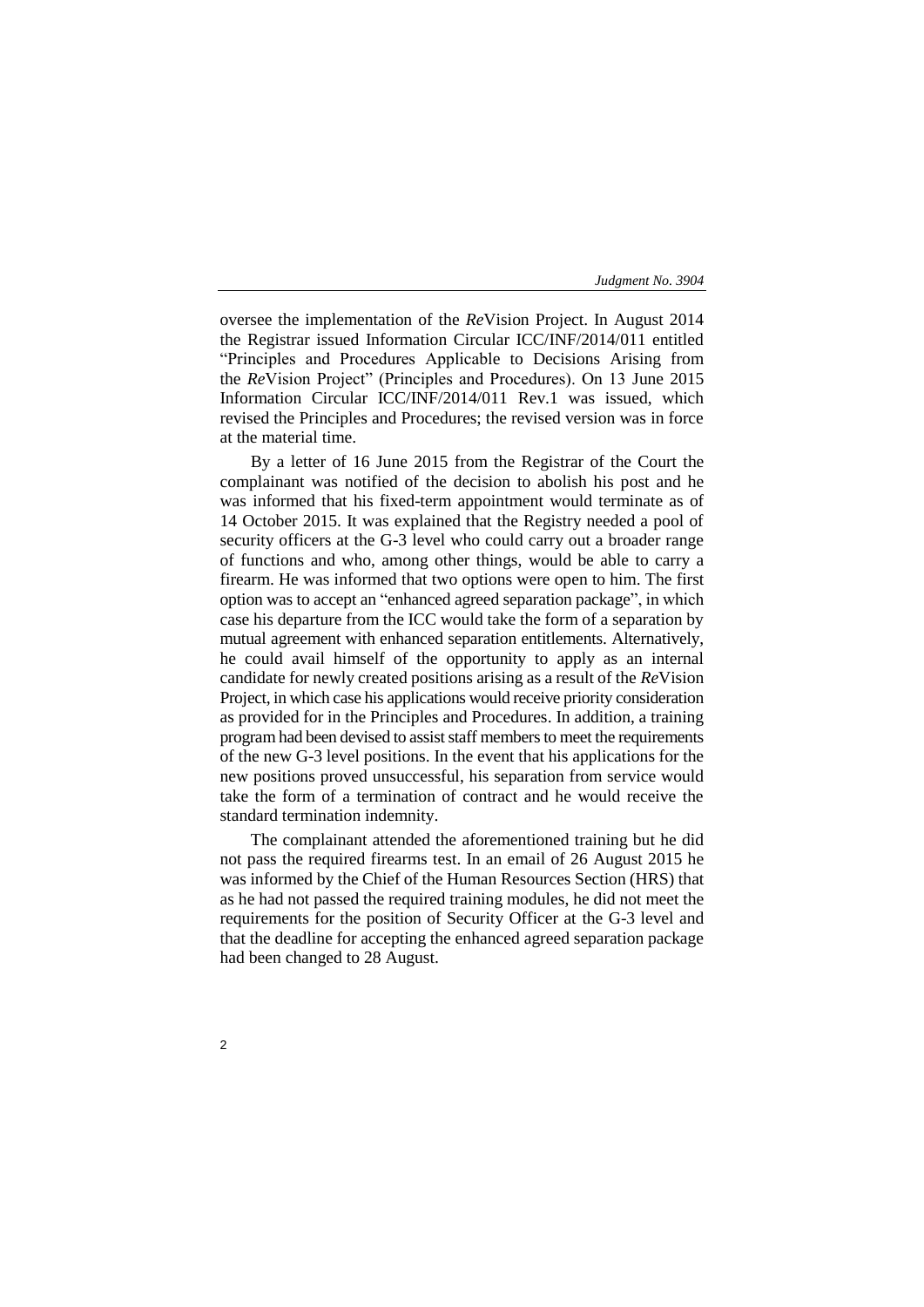3

On 7 September 2015 the complainant requested a review of the decision of 26 August and he also requested a suspension of action regarding the decision to terminate his appointment. On 9 October the Registrar maintained the decision of 26 August. He stated that the complainant's request, insofar as it challenged the termination of his appointment, was irreceivable *ratione temporis*.

In a report of 14 October 2015 a majority of the members of the Appeals Board considered that although the appealable decision had been notified to the complainant on 16 June 2015, there were exceptional circumstances, within the meaning of Staff Rule 111.3(b), warranting a waiver of the time limit within which he had to request a review of that decision and thus the request for suspension of action and the appeal were receivable. On the merits, the Appeals Board considered that the complainant had established that he had suffered irreparable injury to his future career prospects. The Appeals Board recommended that the decision to terminate the complainant's appointment be suspended. On 15 October the Registrar denied the complainant's request for suspension of action.

On 6 November 2015 the complainant filed an appeal with the Appeals Board in which he challenged the decision of 26 August 2015. In its report of 7 March 2016 the Appeals Board concluded that the appealable administrative decision had been notified to the complainant by the letter of 16 June 2015. However, referring to Staff Rule 111.3(b), a majority of the Appeals Board Panel considered that there were exceptional circumstances that warranted a waiver of the applicable time limit for requesting a review of that decision and it found the appeal receivable. On the merits, it found that there was no basis upon which to grant the appeal and it held that the complainant had failed to provide evidence to substantiate his request for compensation. By a letter of 23 March 2016 the Registrar informed the complainant that, without prejudice to his position that the appeal was irreceivable, he accepted the Appeals Board's conclusion that there was no basis upon which to allow the appeal. That is the impugned decision.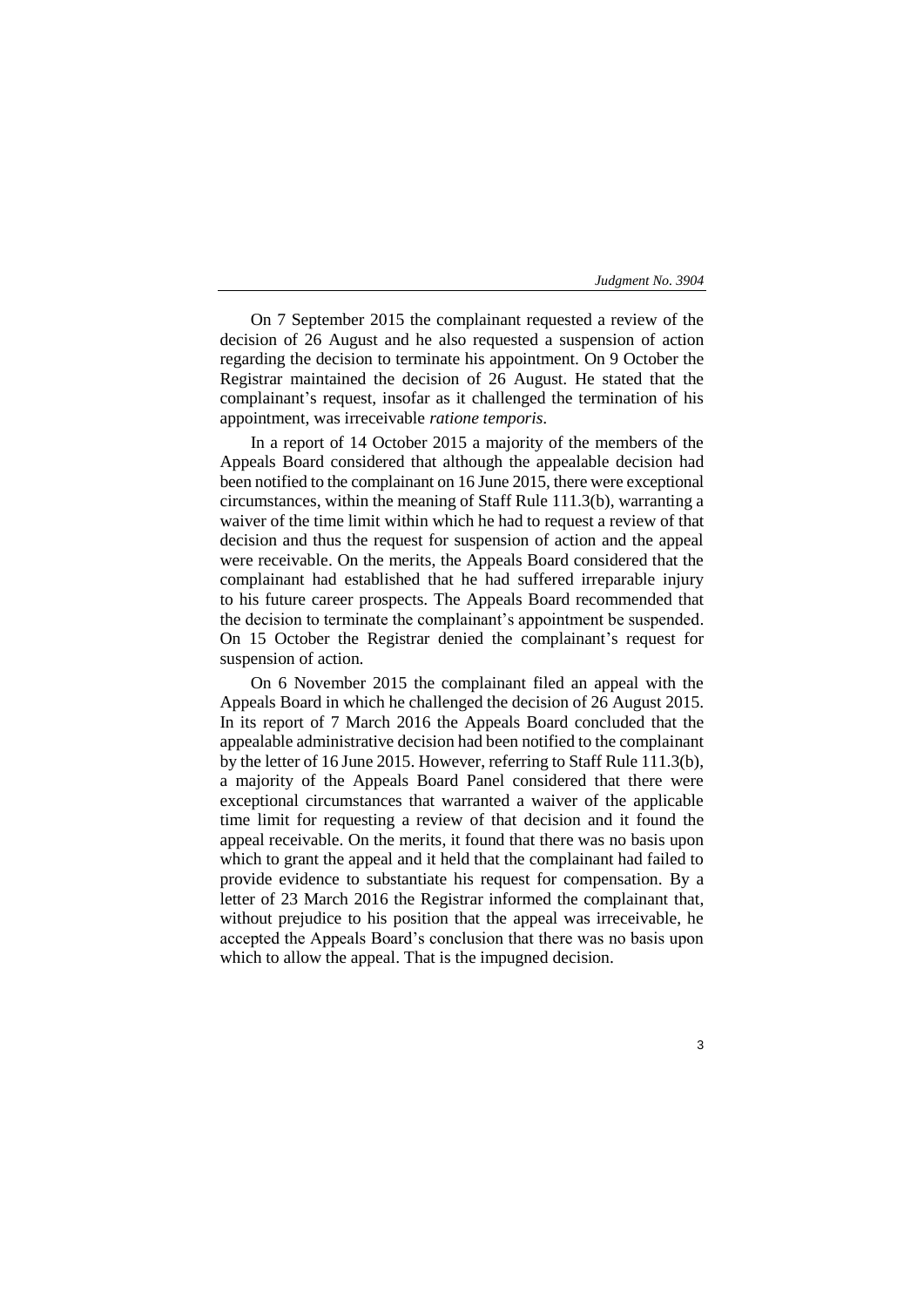The complainant asks the Tribunal to set aside the impugned decision. He seeks reinstatement in his former post for a period of 14 and one half months, representing the period of time that remained under his contract at the time of his separation from service. He requests that during the period of reinstatement the ICC provide him with continuous firearms training under specified conditions and the opportunity to take additional attempts at the firearms test. In the event that he passes the firearms test, he seeks promotion to the position of Security Officer at grade G-3 and the renewal of his appointment for three years. In the alternative, he claims damages for economic loss, including the loss of salary (with post adjustment), medical insurance subsidy and long-term care subsidy, for the period from 16 October 2015 to 31 December 2016, with interest. In addition to the above claims, he seeks moral and exemplary damages, and costs.

The ICC asks the Tribunal to dismiss the complaint as irreceivable. If the Tribunal finds the complaint receivable, the ICC asks the Tribunal to find that it is without merit and to deny the complainant's requests for relief. In the event that the Tribunal awards compensation for economic loss, the ICC asks that the sum of the termination indemnity paid to the complainant, together with any occupational earnings by the complainant for the period from 16 October 2015 to 31 December 2016, be deducted from such compensation.

# CONSIDERATIONS

1. The present complaint is one of four complaints currently before the Tribunal (the other complaints were filed by Mr A., Mr B. and Ms S.A., respectively) where there is a request for joinder of the complaints and where the complainants each challenge the ICC's decision to terminate her or his appointment. These decisions all stem from the restructuring of the ICC's Registry. On the basis that the material facts and the issues raised in the complaints are essentially the same, the complainant requests and the ICC agrees that the complaints should be joined. It is noted that the internal appeals (challenging the termination decisions) in these cases were considered by four differently constituted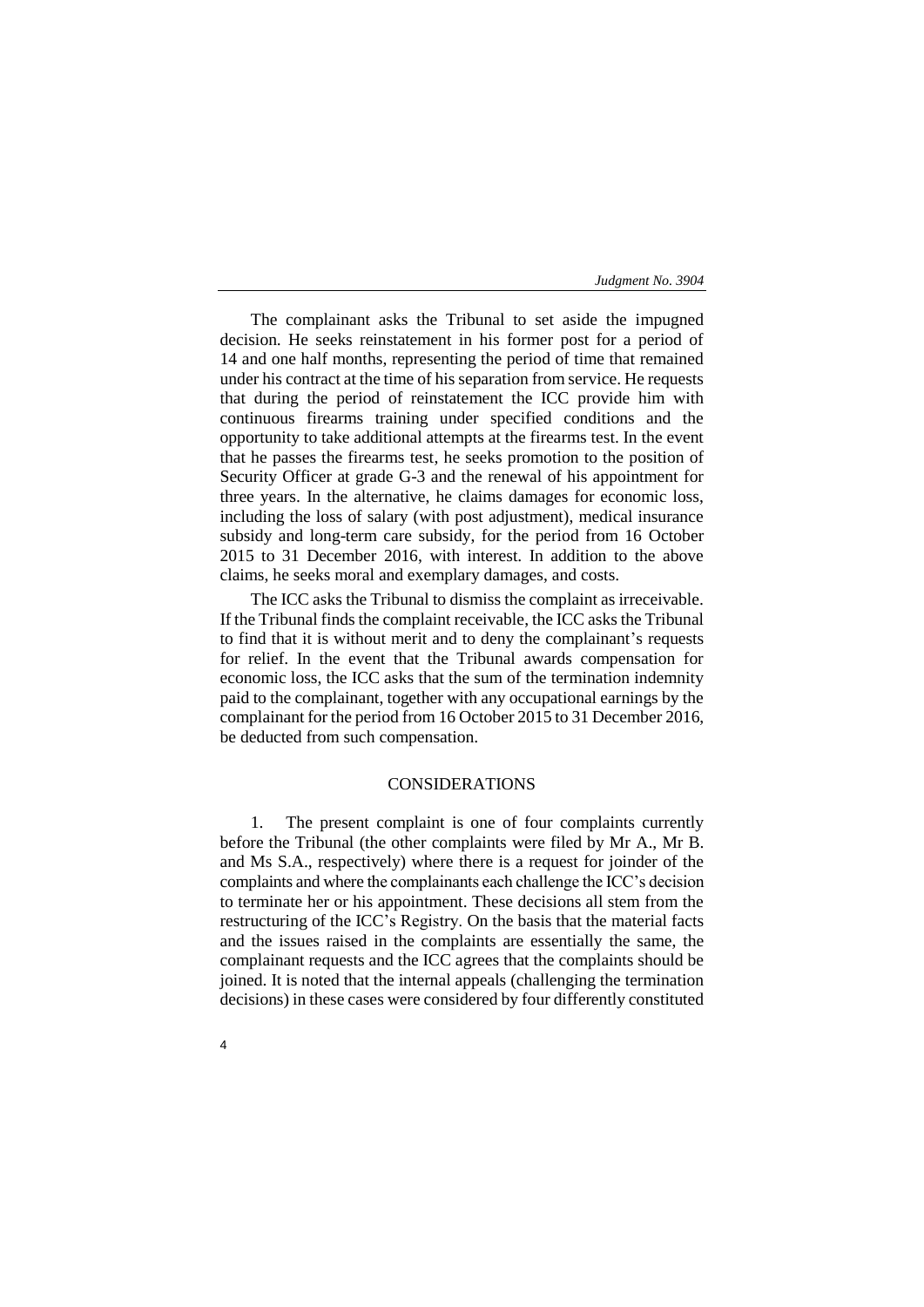Appeals Board Panels and resulted in four final decisions. As it is preferable in the circumstances to deal with the complaints individually, the request for joinder is not granted.

2. On 16 June 2015 the Registrar informed the complainant of the decision to abolish his position. In the same letter the complainant was also notified of the decision to terminate his appointment. The notification of the decision to terminate the complainant's appointment in the letter of 16 June is central to the issue of the receivability of the complaint raised by the ICC before the Tribunal. However, at this point, it is only necessary to add that the letter described the options available to the complainant including the offer of a training program to assist the complainant in meeting the requirements of the G-3 level Security Officer positions. The complainant attended the training offered in the letter. In an email of 26 August 2015 the Chief of HRS informed the complainant that he had not passed the training modules and, therefore, he did not meet the requirements of a G-3 level Security Officer position.

3. On 7 September 2015 the complainant filed a request for review of the decision of 26 August 2015 to terminate his appointment and he sought a suspension of action with respect to the termination of his appointment. The Registrar rejected the request for review as irreceivable for failure to file the request within thirty days of the 16 June 2015 notification of the decision to terminate his appointment and dismissed the suspension of action request. The complainant filed an internal appeal in which he maintained that the challenge to the termination of his appointment was receivable and the decision to terminate his appointment was unlawful. In the internal appeal, on the question of receivability, the complainant took the position, among other things, that having regard to the conditional language in the letter of 16 June together with the offer of the training and the fact that the only notification he received was in the email of 26 August, the email therefore confirmed the termination of his appointment and the time limit started to run from that date.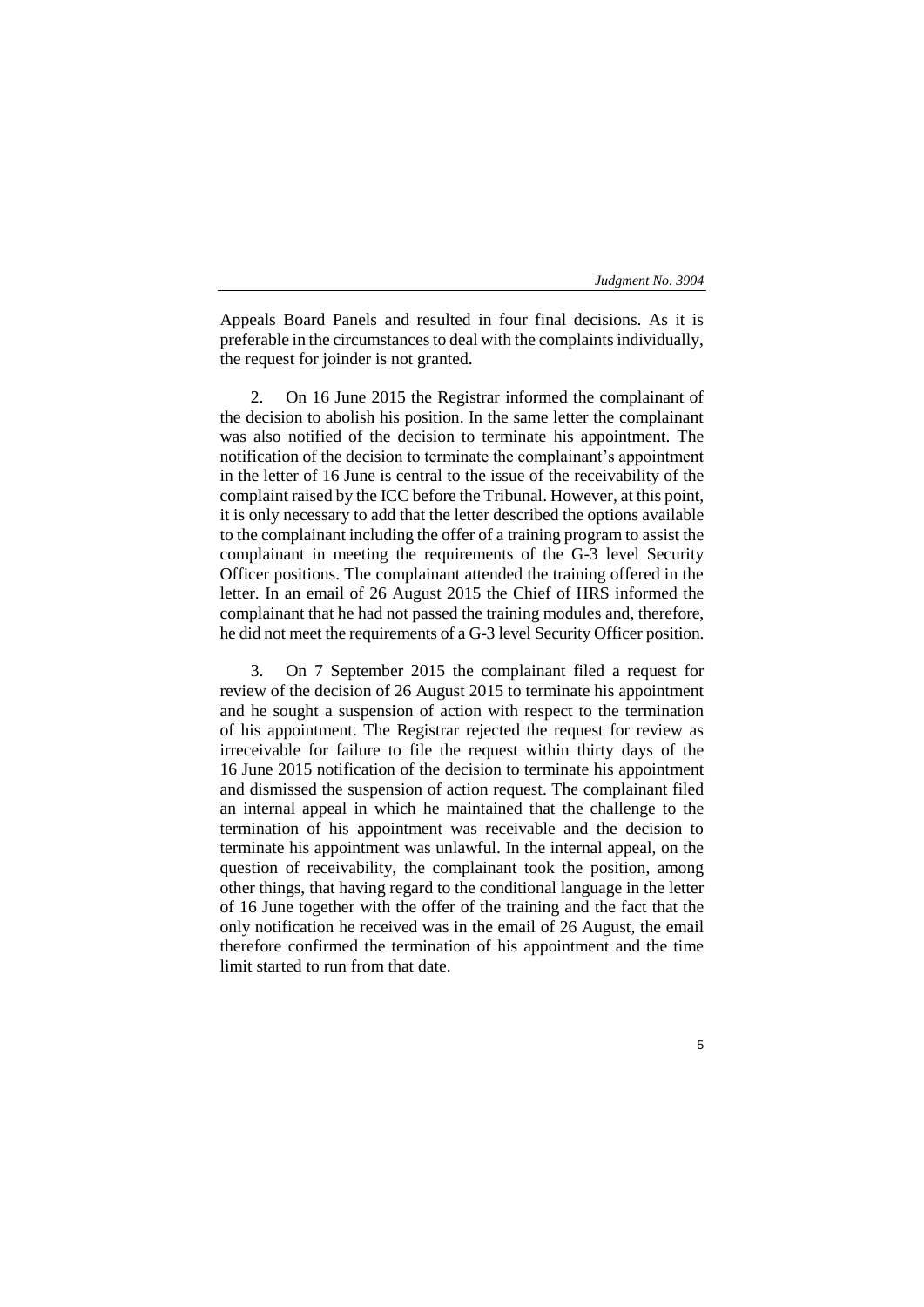4. In accordance with Staff Rule 111.3(a), the Appeals Board must first determine whether it is competent to hear the appeal. Staff Rule 111.3(b) provides that "[a]n appeal may not be heard by the Appeals Board until all of the time limits established by staff rule 111.1 have been met or have been waived by the Appeals Board by reason of exceptional circumstances beyond the control of the staff member". In its report of 7 March 2016 the Appeals Board found that the complainant had not filed a request for review within thirty days of the 16 June 2015 notification of the decision as required in Staff Rule 111.1(b). However, having regard to the surrounding circumstances, a majority of the Appeals Board Panel found that there were exceptional circumstances as contemplated in Staff Rule 111.3(b) and, therefore, the appeal was receivable. The Appeals Board then considered the merits of the appeal and concluded that there was no basis for granting the appeal.

5. In the impugned decision of 23 March 2016 the Registrar reviewed the Appeals Board's findings and conclusions and stated that "[w]ithout prejudice to the position in the Reply that your Appeal is irreceivable, I accept the [Appeals Board's] conclusion that there is no basis for granting your Appeal". This statement can only be construed as an endorsement of the position taken in the Reply (to the internal appeal), that is, that the appeal was irreceivable for failure to comply with the relevant time limits. It also reflects the Registrar's disagreement with the Appeals Board's conclusion that the appeal was receivable.

6. Pursuant to Article VII, paragraph 1, of the Tribunal's Statute, a complaint is not receivable unless the complainant has exhausted the internal means of redress. This means that a complaint will not be receivable if the underlying internal appeal was irreceivable (see Judgment 3758, consideration 10). As noted above, in the circumstances as the complainant understood them to be, he did not request a review of the decision of 16 June to terminate his appointment within the thirtyday time limit. Although the Tribunal has consistently stressed the requirement of strict adherence to the time limits with respect to the filing of an internal appeal, there are exceptions to this requirement. In Judgment 3687, consideration 10, the Tribunal stated: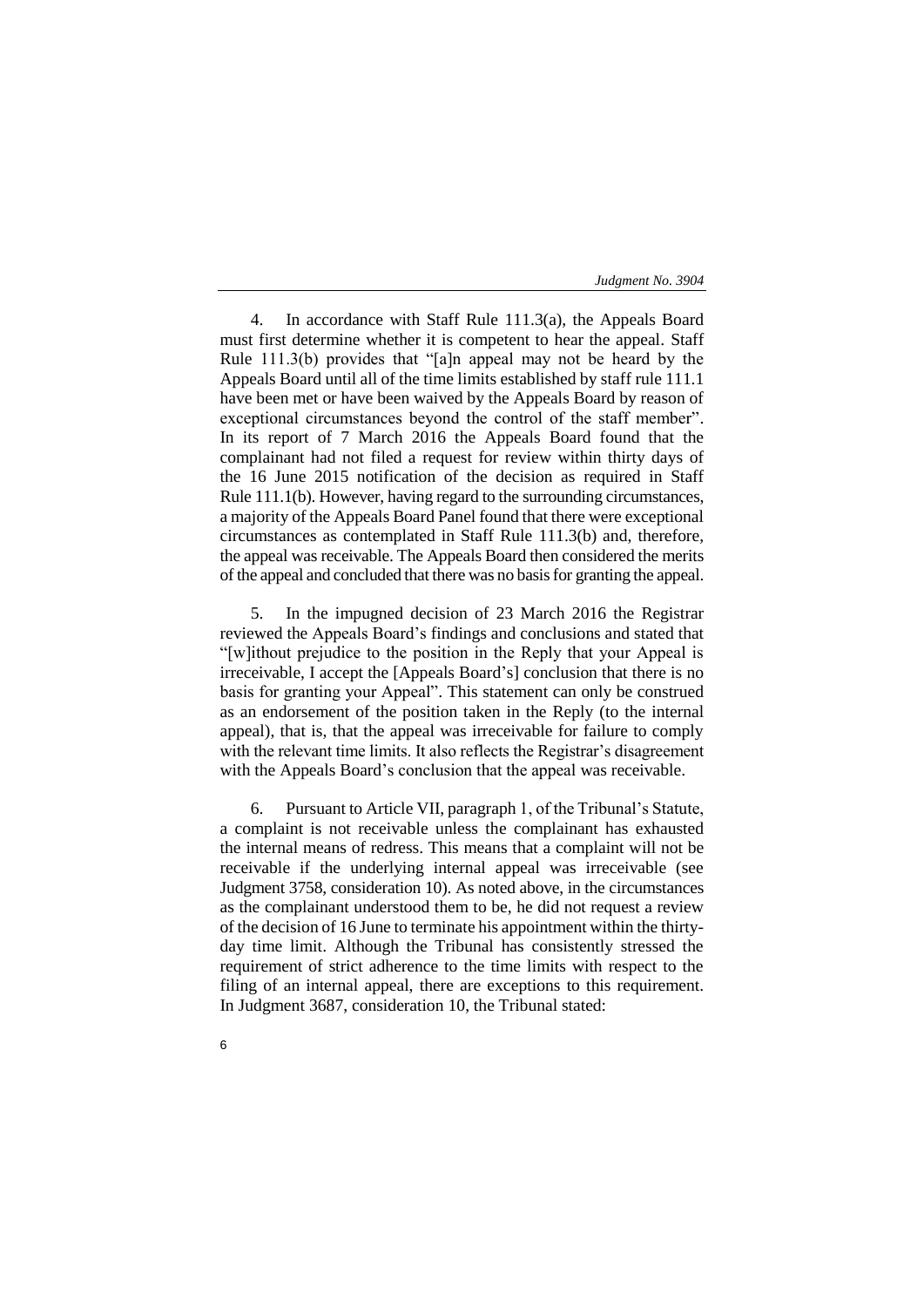"The case law also recognizes that in very limited circumstances an exception may be made to the rule of strict adherence to the relevant time limit. The circumstances identified in the case law are: 'where the complainant has been prevented by *vis major* from learning of the impugned decision in good time or where the organisation, by misleading the complainant or concealing some paper from him or her so as to do him or her harm, has deprived that person of the possibility of exercising his or her right of appeal, in breach of the principle of good faith' (see Judgment 3405, under 17; citations omitted); and 'where some new and unforeseeable fact of decisive importance has occurred since the decision was taken, or where [the staff member concerned by that decision] is relying on facts or evidence of decisive importance of which he or she was not and could not have been aware before the decision was taken' (see Judgment 3140, under 4; citations omitted)."

7. As the content of the Registrar's letter of 16 June is central to the question of the receivability of the complaint, it is useful to set out its contents in some detail. In relevant part, it states:

"Pursuant to Staff Regulation 9.1(b)(i), Staff Rule 109.2 relating to abolition of post, and paragraph 9 of the Principles and Procedures Applicable to Decisions Arising from the *Re*Vision Project ICC/INF/2014/001 [sic] ('Principles'), I hereby notify you of my decision as Registrar to abolish your position as Security Support Assistant with the Court. In accordance with paragraph 13 of the Principles a notice period of 120 days is applicable. As such your post will be abolished and your appointment would terminate as of **14 October 2015**." (Original emphasis.)

8. The second paragraph of the letter sets out the reasons for the abolition of the G-2 positions stemming from the restructuring of the Registry. In particular, the letter notes that the existing G-2 role did not have a sufficiently broad range of functions and that a pool of G-3 security officers able to carry out each other's functions was required. This, in turn, required these officers to have a broader range of functions and, in particular, the ability to carry a firearm. At the end of the same paragraph, the letter states:

"As a result of these considerations my decision is that the G-2 role is no longer required, but what is required is a greater number of G-3 positions. As your functions are no longer required, and taking into account the provisions of paragraph 30 of the Principles, your position is abolished. **Please read the passages below carefully so that you are fully aware of your options. If you have any doubts please consult with a member of the HRS taskforce."** (Original emphasis.)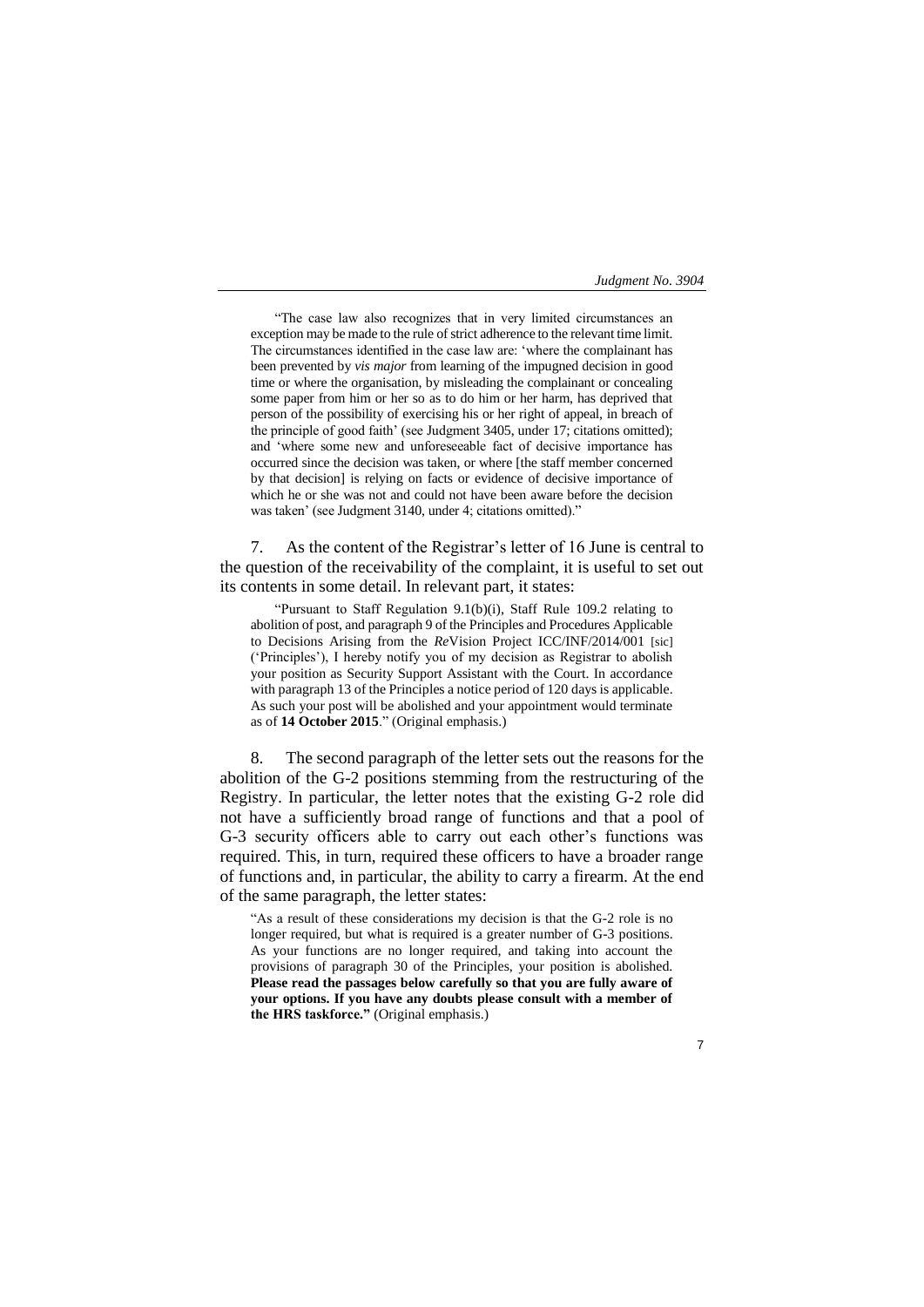9. The letter describes the two options available to the complainant: an "enhanced agreed separation package" or priority consideration as an internal candidate for newly created positions arising directly from the *Re*Vision Project. The letter also informed the complainant about a training program aimed at assisting the complainant in meeting the requirements of the G-3 level positions. The letter sets out the deadline to take the package; the details of the package itself; and states that should the staff member opt to take the package, the notice period of 120 days would be waived and the separation would be by way of mutual agreement pursuant to Staff Rule 109.1(b)(iii) and paragraph 19 of the Principles and Procedures, as opposed to a termination of contract. The letter explains the process surrounding the application for a position as an internal candidate with priority consideration and the duration of this option and potential consequences. The letter lists the available administrative support including advice on counselling services, visa issues, CV writing and career transition workshops. Lastly, the letter also invited the complainant to arrange a meeting with a representative of HRS to further discuss his options.

10. The complainant submits that the complaint is receivable. He reiterates the position he adopted in the internal appeal regarding the conditional nature of the notification of the termination of his appointment in the letter of 16 June. He argues that, according to the case law, it is only the acts by officers of an organisation having a legal effect on a staff member's rights and conditions of employment that are challengeable decisions. That is, the legal effect must be actual and not conditional.

11. The complainant also points to the Appeals Board's rejection of the ICC's submission that his appeal was irreceivable and relies on the reasons given for the rejection of the submission. In particular, the Appeals Board found that the failure to inform the complainant in the letter of 16 June of his right to challenge the termination of his appointment and the lack of clarity in the letter regarding the termination of the appointment constituted exceptional circumstances beyond the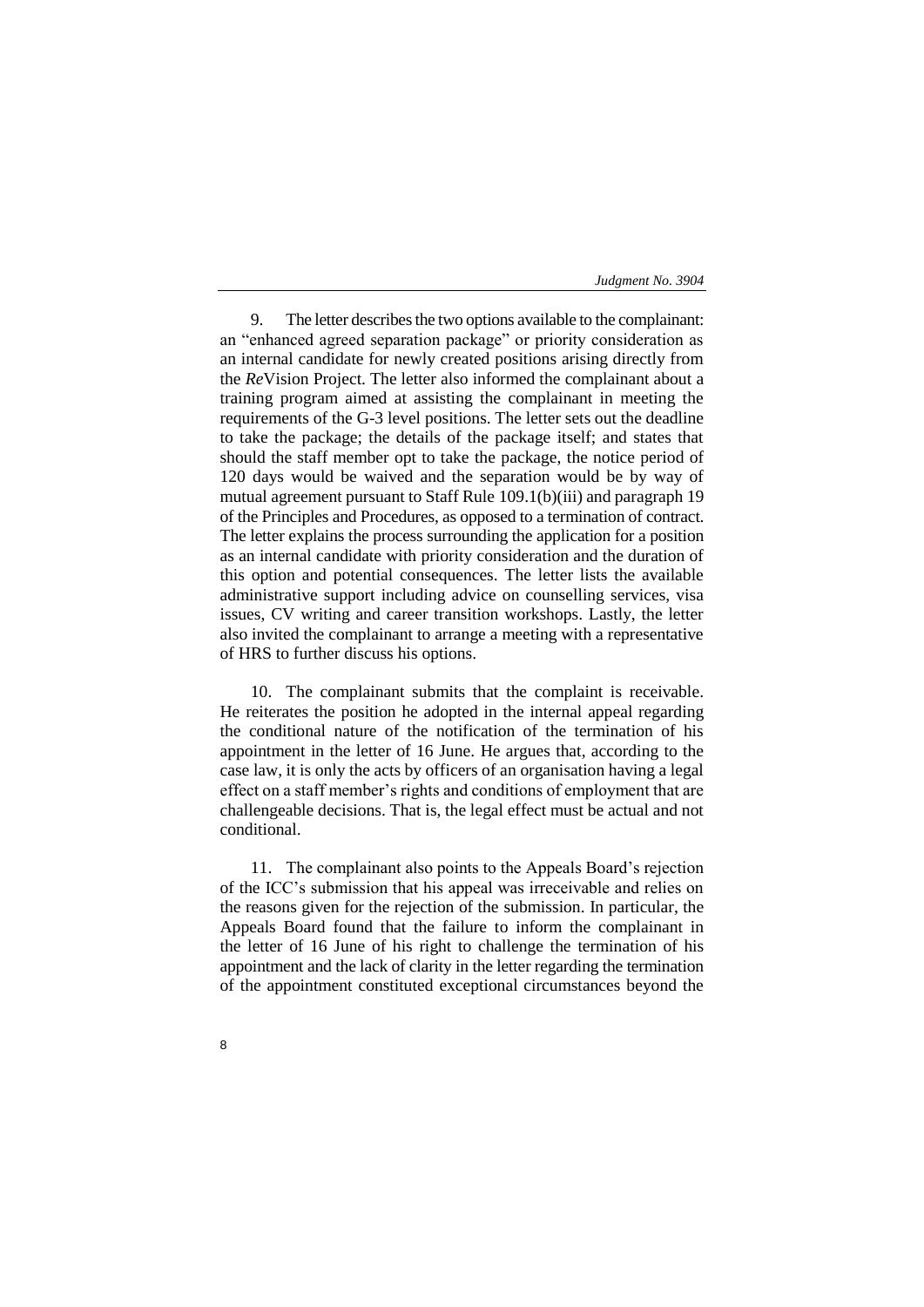control of the staff member contemplated in Staff Rule 111.3(b) warranting a waiver of the time limit.

12. Referring, for example, to Judgment 1393, under 6, the complainant submits that, as the Tribunal has repeatedly confirmed, the rules of internal appeals "are not supposed to be a trap or a means of catching out a staff member who acts in good faith". He also contends that the 16 June letter was intentionally vague and incomplete to prevent him from exercising his rights. He claims that the Registrar's failure to provide him with clear, unambiguous and complete notification of the termination of his appointment and of his right to challenge it coupled with the Registrar's submission that his internal appeal was timebarred, evidences bad faith on the part of the ICC and constitutes a valid ground for making an exception to the strict application of the time limit. Additionally, in circumstances where a staff member is not given sufficient guidance by the organisation regarding his appeal rights and the staff member then fails to act in a timely manner, a ruling that the appeal is irreceivable is incompatible with the ICC's duty to act in good faith. Lastly, the complainant submits that the ICC's submissions on receivability confuse the decision to abolish his position, which he did not challenge, with the decision to terminate his appointment.

13. The ICC submits that the Registrar exercised his authority to terminate the complainant's appointment and notified the complainant of this decision in his letter of 16 June 2015, at which time the internal appeal process time limits were triggered. As the complainant submitted his request for review of the decision to terminate his appointment 53 days beyond the time limit stipulated in Staff Rule 111.1(b), he did not exhaust the internal means of redress and his complaint is irreceivable. The ICC disputes the complainant's assertion that the actual termination of his appointment was notified in the email of 26 August and argues that this is a mischaracterization of that email. The ICC maintains that the decision to terminate his appointment was not conditional on his failure to pass the firearms test. Rather, his appointment as a Security Support Assistant was terminated as a result of the restructuring of the Registry. The ICC also submits that the email of 26 August from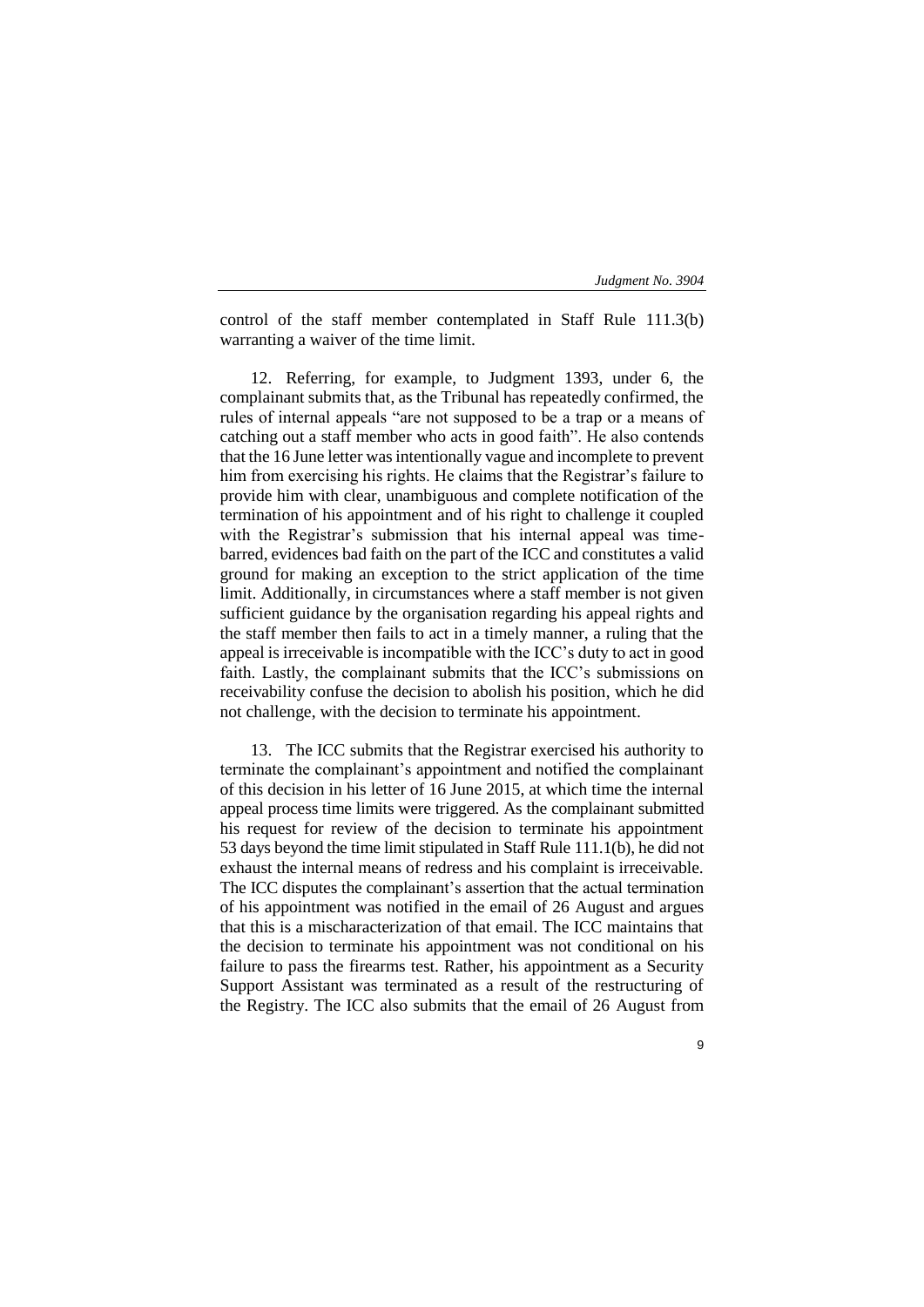the Chief of HRS was not an administrative decision affecting the complainant's rights. Further, the authority to terminate a staff member's appointment due to the abolition of her or his position under Staff Regulation 9.1(b)(i) relevantly rests with the Registrar. Therefore, it cannot be said that the email of 26 August from the Chief of HRS was an administrative decision. In the ICC's view, a reading of the letter of 16 June and the email of 26 August clearly shows that the complainant was informed of the administrative decision to terminate his appointment in the 16 June letter.

14. The ICC acknowledges that the letter of 16 June did not inform the complainant of the right to challenge the decision to terminate his appointment but points out that the letter referred the complainant to the Principles and Procedures, paragraph 16 of which deals with the appeal procedure, and an updated online set of FAQs also dealing with the appeal procedure. The letter of 16 June invited the complainant to meet with HRS to address any additional questions. The ICC maintains that it made reasonable efforts to inform the complainant of his right of appeal and met its duty of care. It is convenient to deal with this observation here. The reliance on paragraph 16 is misplaced as it only deals with the internal appeal of a decision to abolish a post. As well, as a copy of the FAQs was not submitted with the ICC's Reply in these proceedings, references to this document amount to no more than an assertion and will be disregarded.

15. It is observed that the letter of 16 June expressly notified the complainant of the decision to abolish his position, gave reasons for the same decision and set out the available options and assistance arising from the abolition of his position. At this point, it is convenient to note that it cannot be inferred from the offer of training that the decision to terminate the complainant's appointment was conditional on the complainant's failure to pass the training modules. According to the letter of 16 June, the offer of the training was to assist the complainant in meeting the requirements of the new G-3 level Security Officer positions in the event he decided to apply for one of them as a priority candidate. It is also convenient to add that the email of 26 August cannot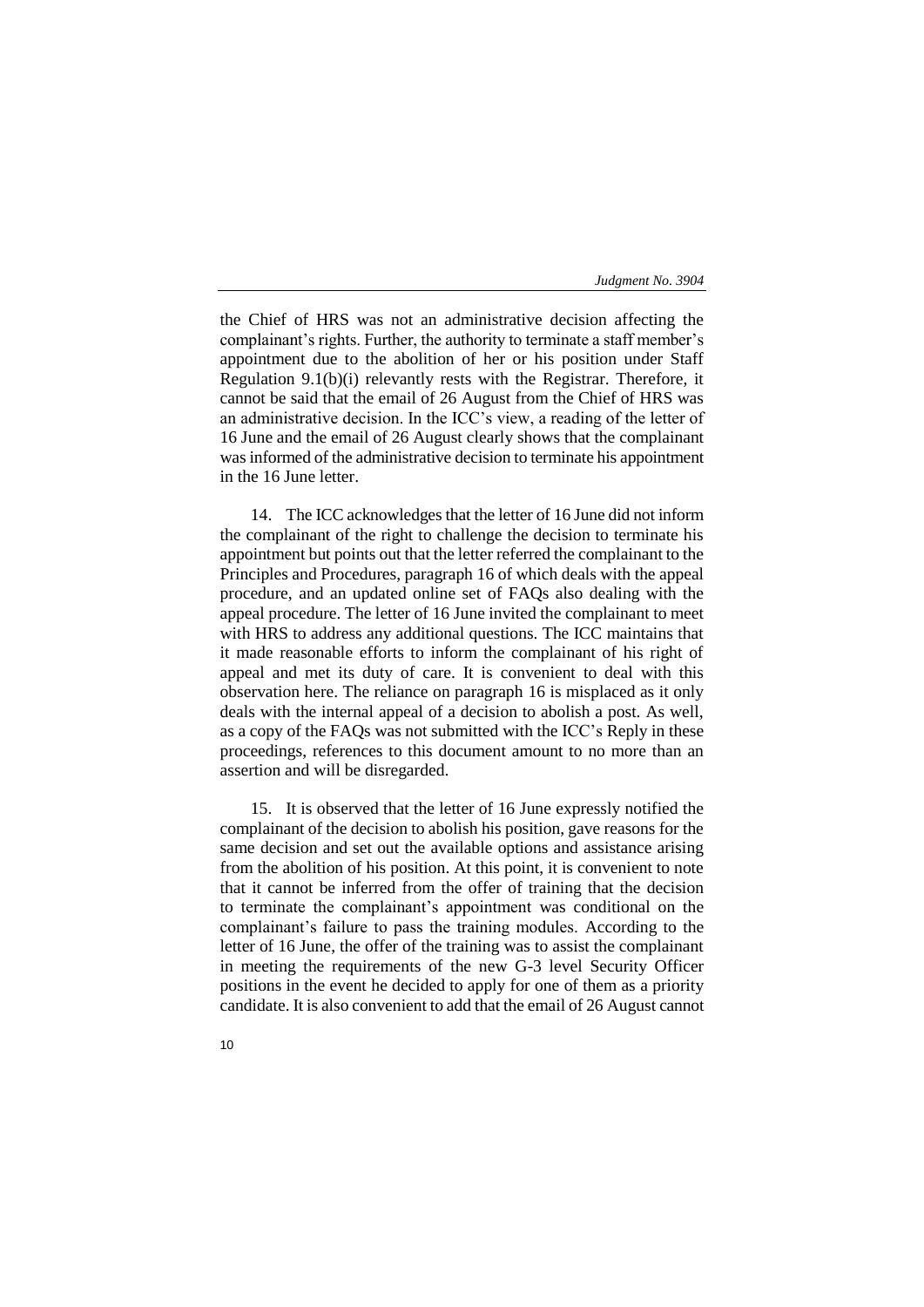be construed as communicating anything regarding the termination of the complainant's appointment. The email simply communicated the result of the testing and that, consequently, the complainant did not meet the requirements of a G-3 level Security Officer position. However, the words "would terminate" in the letter of 16 June cannot be viewed in isolation. The key question is how the letter of 16 June, construed objectively, could be understood.

16. In the letter of 16 June the decision to abolish the complainant's position was stated definitively, in clear and unambiguous language. As stated in the first sentence, the purpose of the letter was to notify the complainant of the decision to abolish his position. The statement in the antepenultimate sentence of the second paragraph that "your position is abolished" is equally clear. Given this, together with an organisation's obligation to communicate an administrative decision in clear and unambiguous language, it would be expected that the communication of the decision to terminate the complainant's appointment in the same letter would be expressed in similarly definitive, clear and unambiguous language. Instead, there is only one statement in the letter concerning the termination of the appointment. After setting out the notice period of 120 days applicable to the abolition of a staff member's position as provided in paragraph 13 of the Principles and Procedures, the letter states: "[a]s such your post will be abolished and your appointment would terminate as of 14 October 2015". Grammatically, the language "would terminate" could be understood as expressing an action that is conditional upon the occurrence of an event in the future. Read in the context of the entire letter and, in particular, the definitive language used to communicate the abolition of the position, the statement that the "appointment would terminate" could have been understood by the complainant as being conditional in nature. Regardless, at best, the communication of the decision to terminate the complainant's appointment was vague and confusing.

17. The Tribunal observes that although the 16 June letter purported to communicate the decision to terminate the complainant's appointment, in contrast to the information provided in relation to the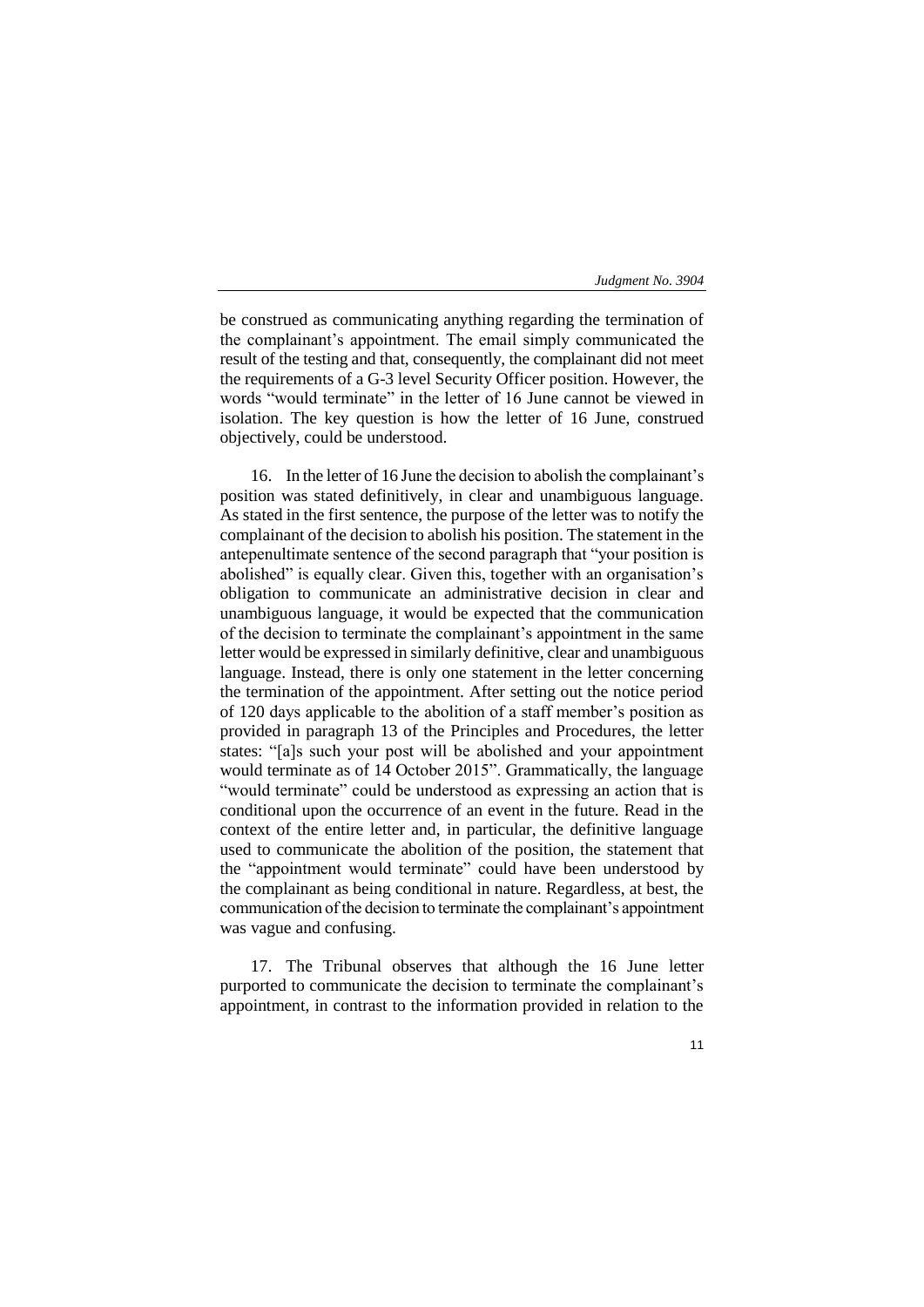abolition of the post, the letter does not give any information about the termination of the appointment, let alone, any information corresponding to the type of information provided about the abolition of the position. The information provided in the letter created the erroneous assumption that the decision to terminate the complainant's appointment was based on the Principles and Procedures when in fact the termination of an appointment is governed by the Staff Regulations and Staff Rules as will be discussed below. The way in which the decision to terminate the complainant's appointment was, in the letter, merged with the decision to abolish his position, the misleading content of the letter coupled with the vague and confusing language of the notification of the termination of the appointment was a breach of the ICC's duty to act in good faith. In these circumstances, an exception to the rule of the strict adherence to the time limit for bringing an internal appeal challenging the decision provided for in Staff Rule 111.1(b) was correctly made by the Appeals Board. It follows that the complaint is receivable before the Tribunal.

18. In his brief, the complainant prefaced his submissions on the lawfulness of the decision to terminate his appointment with the observation that having regard to the information provided in the Registrar's letter of 16 June, it was assumed that the decision to terminate his appointment was based on the Principles and Procedures promulgated by way of the Information Circular. The ICC acknowledges that this is a correct assumption. It notes that the *Re*Vision Project identified several concerns with the Security and Safety Section. To address the concerns, the *Re*Vision Project team proposed changes to the Security and Safety Section's structure that included the abolition of the Security Support Assistant positions and the creation of a greater pool of G-3 level Security Officers. The ICC takes the position that the restructuring of the Registry formed the objective grounds for the abolition of the positions implemented in accordance with the Principles and Procedures. This, in turn, led to the termination of the complainant's appointment as contemplated in Staff Regulation 9.1(b)(i), which provides that the Registrar may "terminate the appointment of a staff member prior to the expiration date of his or her contract [...] [i]f the necessities for the service require the abolition of the post or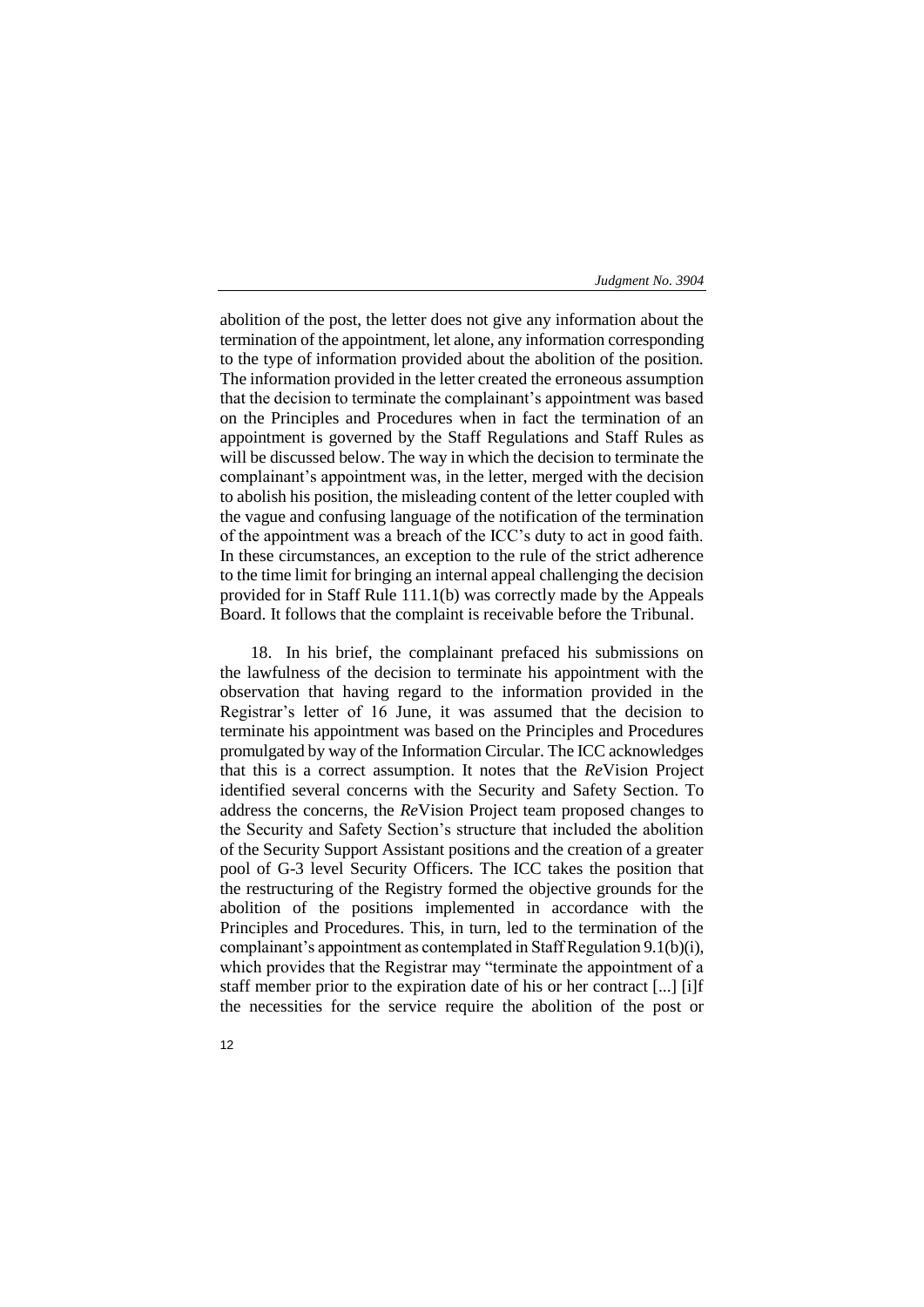reduction of the staff". The ICC maintains that the abolition of the position and the termination of the complainant's fixed-term appointment were fully in compliance with the ICC's human resources framework, including the Principles and Procedures of the *Re*Vision Project, and with the Tribunal's case law. The ICC adds that "the lawful decision to abolish the [p]osition that the [c]omplainant was encumbering satisfied [the] standard" in Staff Regulation 9.1(b)(i).

19. Some preliminary observations concerning the ICC's position in relation to the termination of an appointment as a result of the restructuring of the Registry are necessary. It is evident in the pleadings that from the outset the ICC acted on the premise that as the abolition of a position was a lawful action stemming from the restructuring of the Registry, the Registrar had the discretionary authority to terminate the appointment of the staff member encumbering that position pursuant to Staff Regulation 9.1(b)(i). This position is fundamentally flawed as it disregards the regulatory framework governing the termination of an appointment and the case law applicable to such a decision. Staff Regulation 9.1 is the source of the Registrar's discretionary authority to terminate a staff member's appointment prior to the expiration of the staff member's contract. The Regulation lists the grounds on which an appointment may be terminated and relevantly includes, under paragraph  $9.1(b)(i)$ , "[i]f the necessities for the service require the abolition of the post or reduction of the staff". Staff Regulation 9.1(a) also requires the Registrar to give reasons for the termination of the appointment. Staff Regulation 9.2 provides that if the Registrar terminates an appointment, the staff member must be given the applicable notice and indemnity payment provided for in the Staff Regulations and Staff Rules.

20. In the Staff Rules, the termination of an appointment is dealt with in Chapter IX, regarding separation from service. Staff Rule 109.1(b) states that a staff member's appointment may be ended prior to the date of its expiration if it is as a result of any of the listed circumstances. The list relevantly includes at paragraph 109.1(b)(i) "[t]ermination, in accordance with staff regulation 9.1(b)". Staff Rule 109.2 has a number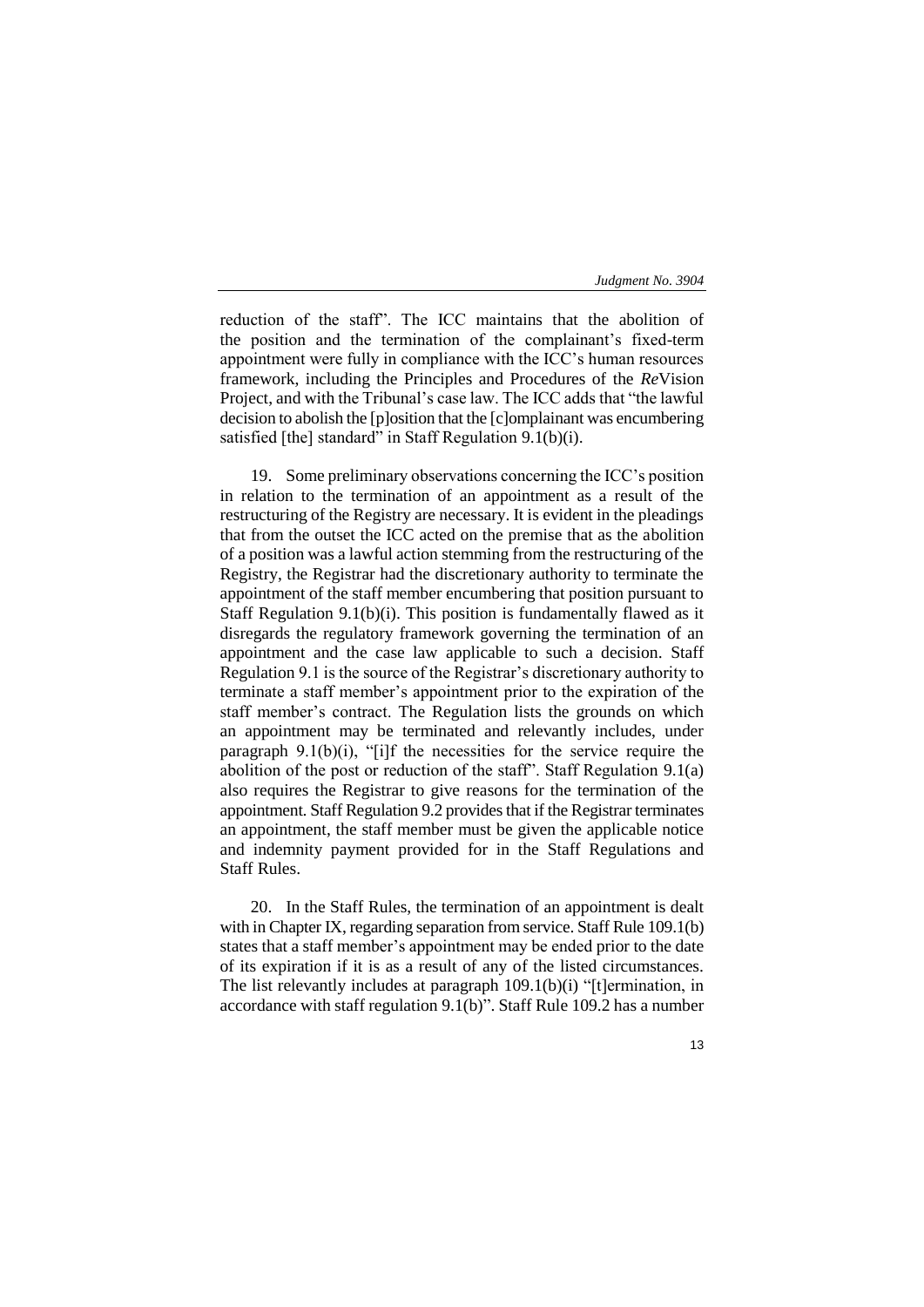of provisions dealing with various aspects of the termination of an appointment. Relevantly, Staff Rule 109.2(a) provides that the termination of a staff member's appointment shall take place in accordance with Staff Regulation 9.1(b) and the reasons for the termination must be given in writing. In contrast, it is observed, however, that there are no Staff Regulations or Staff Rules governing the abolition of a post. The only references in the Staff Regulations and Staff Rules to the abolition of a position are as a ground for the termination of appointment and entitlement to special leave without pay. At this point, it is observed that in Judgment 3907, also delivered in public this day, the Tribunal concluded that the Principles and Procedures were without legal foundation and, therefore, unlawful. As will become evident, for the purpose of the present case, a consideration of the lawfulness of the Principles and Procedures is unnecessary, as the lawfulness of the abolition of the complainant's position is not properly in issue in these proceedings. Suffice it to say that at the material time a decision to abolish a position arising from the *Re*Vision Project was taken and was implemented pursuant to the Principles and Procedures.

21. In the exercise of the discretionary authority pursuant to Staff Regulation 9.1(b), the Registrar must comply with the relevant statutory provisions and the case law. In the present case, the Registrar failed to give reasons for the termination of the complainant's appointment as required by Staff Regulation 9.1(a) and Staff Rule 109.2(a). It is also well settled in the case law that reasons must be given for every administrative decision affecting a staff member's rights (see, for example, Judgments 2124, under 3, 3041, under 9, and 3617, under 5). As the underlying rationale for the requirement to give reasons is to safeguard the staff member's rights, the obligation to give reasons is not satisfied by simply stating the statutory ground upon which the decision is taken. The reasons must give an explanation for the decision itself. A staff member needs to know the reasons for a decision so that the staff member can evaluate whether it should be challenged. As well, an internal appeal body must also know the reasons to determine whether the decision is lawful, as must the Tribunal in order to exercise its power of review (Judgment 3617, under 5).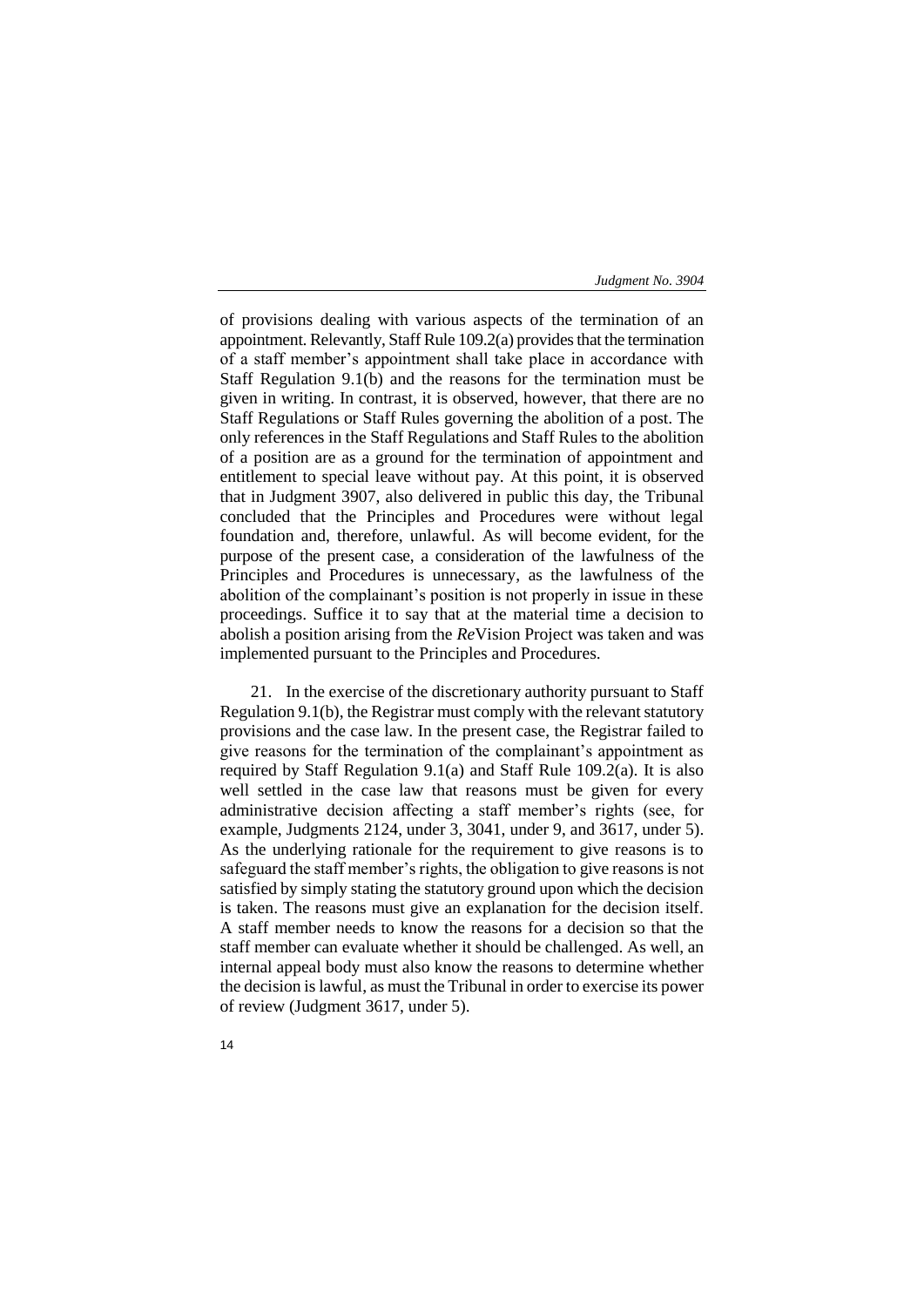22. In the present case, the failure to give reasons led to confusion and misunderstanding surrounding the nature of the decision. Further, the absence of reasons for the decision to terminate the complainant's appointment left the complainant guessing about the reasons for the decision and impeded his ability to challenge it. Alone, this violation of the Staff Regulations and Staff Rules warrants that the impugned decision be set aside. However, this does not end the matter.

23. The complainant submits that the ICC failed to explore other possible employment options within the Court prior to terminating his appointment. The ICC does not dispute that it had a duty to explore with the complainant possible options prior to his separation. It contends that the Court exerted great efforts to explore with him alternative opportunities before separating him from service. This included an intensive, dedicated training programme on firearms handling and security procedures devised and provided to the complainant and other G-2 level Security Support Assistants whose posts were abolished to give them an adequate opportunity to secure the newly-created G-3 level positions. Furthermore, the requirement for two years of police or military experience to be eligible for the G-3 level positions was broadened to include security experience in other settings. Despite the above efforts, however, the complainant failed to pass the firearms evaluation to become eligible for the newly created positions. As well, he was not found eligible for other newly created positions to which he may have applied as a candidate with priority consideration.

24. Leaving aside the complainant's allegations regarding the deficiencies in the training, it is true that the training was aimed at giving the complainant the required skills to apply for a G-3 level position. However, other than the assertion that the complainant was not found to be eligible for other newly created positions, there is no evidence in the record to support the assertion that a review of the requirements of newly created positions was undertaken to ascertain whether the complainant had the necessary qualifications for any of those positions. It would be expected that the complainant would have at least been informed that other options had been considered. More importantly, it is also noted that the possible options considered were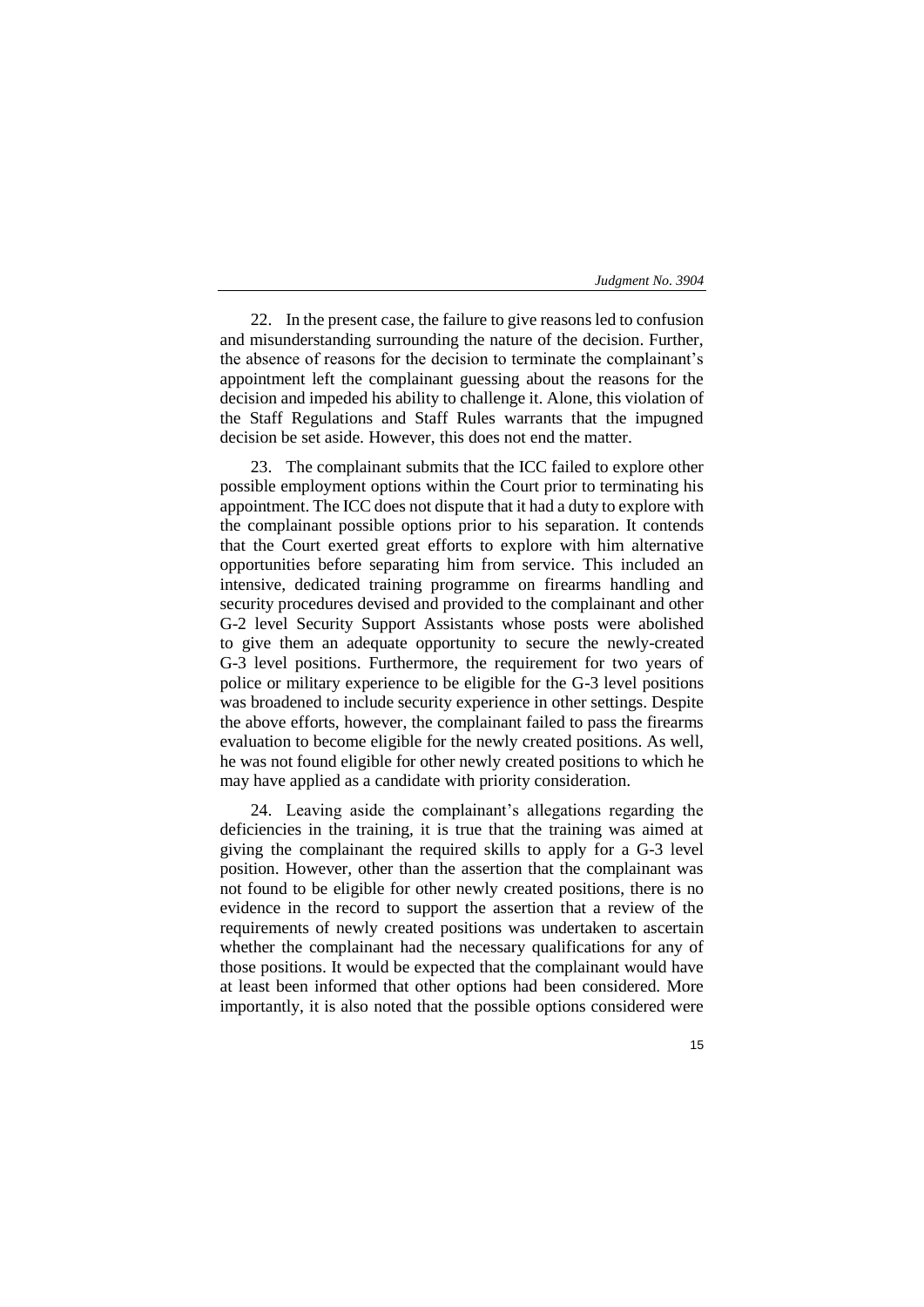limited to the newly created positions as a result of the restructuring. The duty contemplated in the case law is aimed at finding other employment within the broader organisation and is not limited to newly created positions as a result of restructuring. As stated in the case law, the failure to explore with the complainant other possible options within the Court was a breach of the ICC's duty to treat the complainant with dignity and respect (see, for example, Judgment 2902, under 14).

25. In view of the above findings and conclusions, a consideration of the complainant's allegation that the ICC failed to show that the necessities of the service required the abolition of his position under Staff Regulation 9.1(b)(i); and his submissions concerning the alleged deficiencies in the firearms training and testing is unnecessary.

26. Having regard to the ICC's breach of its duty to act in good faith and to treat the complainant with dignity and respect; the failure to provide reasons for the termination of the complainant's appointment; the failure to meet its obligation to explore other employment options with the complainant; and the complainant's written statement regarding the anxiety and stress together with the negative effects on his physical health the complainant suffered due to the unlawful termination of his appointment, the complainant will be awarded moral damages in the amount of 20,000 euros. In the circumstances, it is not an appropriate case in which to order reinstatement. However, the complainant is entitled to an award of material damages in the amount of 37,000 euros for the loss of the opportunity for further and future employment with the ICC. For the sake of clarity, there shall be no deduction of the termination indemnity paid to the complainant. He is also entitled to an award of costs in the amount of 4,000 euros.

# DECISION

For the above reasons,

- 1. The Registrar's decision of 23 March 2016 is set aside, as is his earlier decision of 16 June 2015 with respect to the termination of the complainant's appointment.
- 16